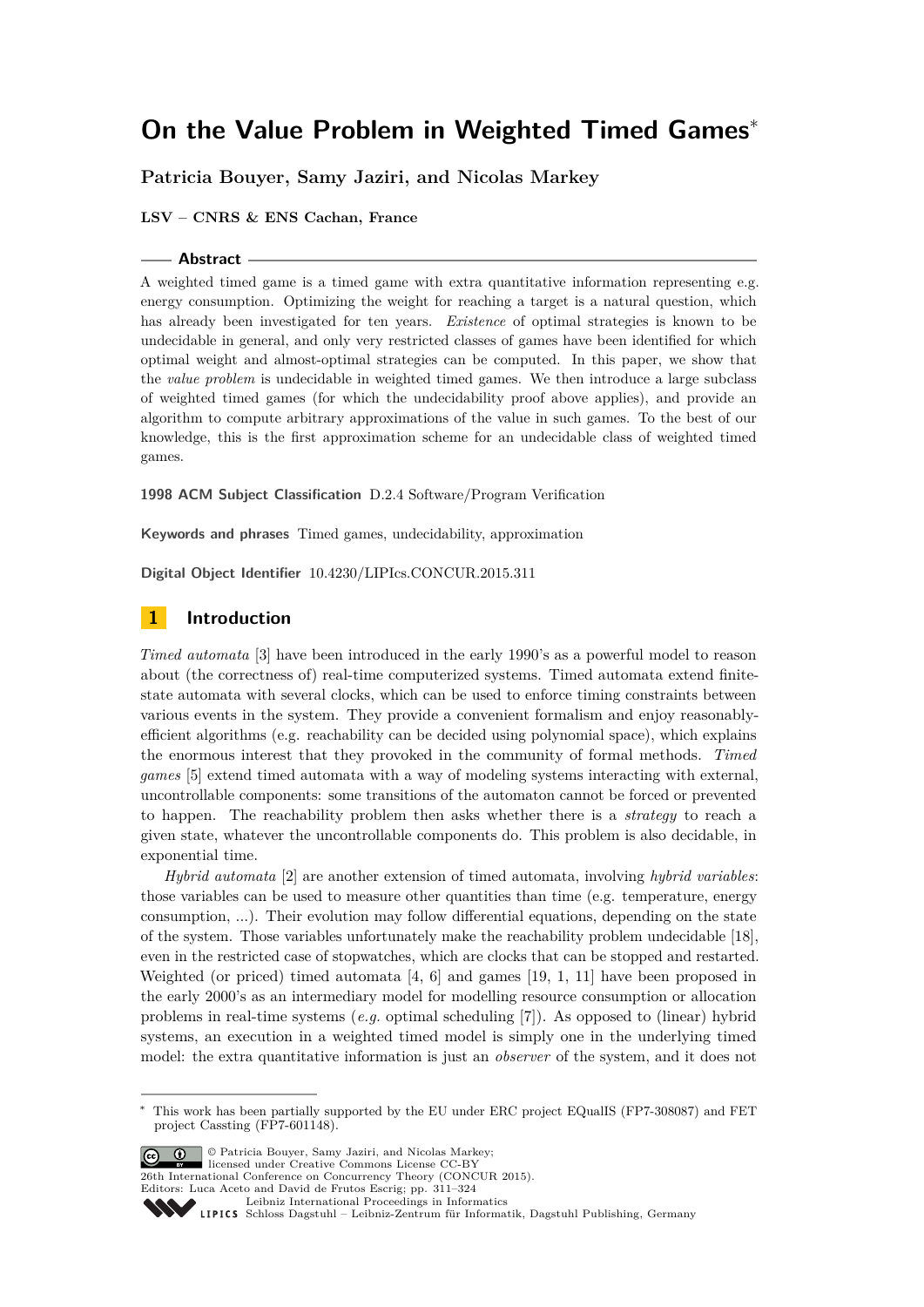<span id="page-1-0"></span>

**Figure 1** A two-clock weighted timed game.

$$
\longrightarrow \textcircled{1} \xrightarrow{x>1} \textcircled{0} \textcircled{1} \xrightarrow{x=0} \textcircled{1} \xrightarrow{x>0} \textcircled{1} \xrightarrow{x>0} \textcircled{0}
$$

**Figure 2** A weighted timed game with value 1 where Player 1 has no optimal strategy.

**Figure 3** A weighted timed game with value 1 where Player 1 has a strategy to secure weight strictly less than 1.

modify the possible behaviors of the system. Figure [1](#page-1-0) displays an example of a weighted timed game: each location carries an integer, which is the rate by which the weight increases when time elapses in that location. Some edges also carry a weight, which indicates how much the weight increases when crossing this edge. Dashed edges are *uncontrollable*, and cannot be forced or prevented to occur. Notice that the constraints on edges never depend on the value of the weight, but only on the values of the clocks.

While optimal weight and almost-optimal schedules can be computed in weighted timed automata  $[4, 6, 8]$  $[4, 6, 8]$  $[4, 6, 8]$  $[4, 6, 8]$  $[4, 6, 8]$ , the situation is less appealing in the context of weighted timed games: indeed, it is in general undecidable whether a player has a strategy to reach a target with total weight no more than a given value [\[14\]](#page-13-7), even for timed games with only three clocks [\[9\]](#page-13-8). Optimal weight and almost-optimal winning strategies can be computed in restricted classes of weighted timed games, such as games with strong divergence properties on the weight [\[1,](#page-12-4) [11\]](#page-13-3), or one-clock turn-based games [\[13,](#page-13-9) [22,](#page-13-10) [17,](#page-13-11) [15\]](#page-13-12).

We point out a discrepancy in the set of results mentioned above: decidability results concern the *value problem* (is the infimum, over all strategies of Player 1, of the accumulated weight, less than or equal to some constant?), whereas undecidability results deal with the *existence problem* (is there a strategy for Player 1 under which the accumulated weight is less than or equal to some constant?). Both problems are obviously related, but the undecidability of the existence problem does not entail the undecidability of the value problem: indeed, there are obvious examples (see Fig. [2\)](#page-1-0) – and more complex ones (see [\[12\]](#page-13-13)) – where Player 1 has no optimal strategy for securing the exact value of the game. More surprisingly, there also exist games where Player 1 has *super-optimal* strategies, which when combined with any strategy of Player 2, achieves final weight strictly better than the value of the game. The value of the game of Fig. [3](#page-1-0) is 1, but if Player 1 plays a delay  $\epsilon/2$  when Player 2 (controlling the dashed edge) played a delay of  $1 - \epsilon$  in the first location, she gets final weight strictly less than 1 against any Player-2 strategy.

Our contributions in this paper are the following:

- We show that the value problem is undecidable: given a game and a rational *c*, no algorithm can decide whether the value of the game is less than or equal to *c*. The proof of this result shares similarities with the undecidability proof for the existence problem, but requires a more careful analysis of the strategies of the players.
- We exhibit a subclass of timed games for which arbitrary precise approximations of the value of a game can be computed. This subclass is large enough to include the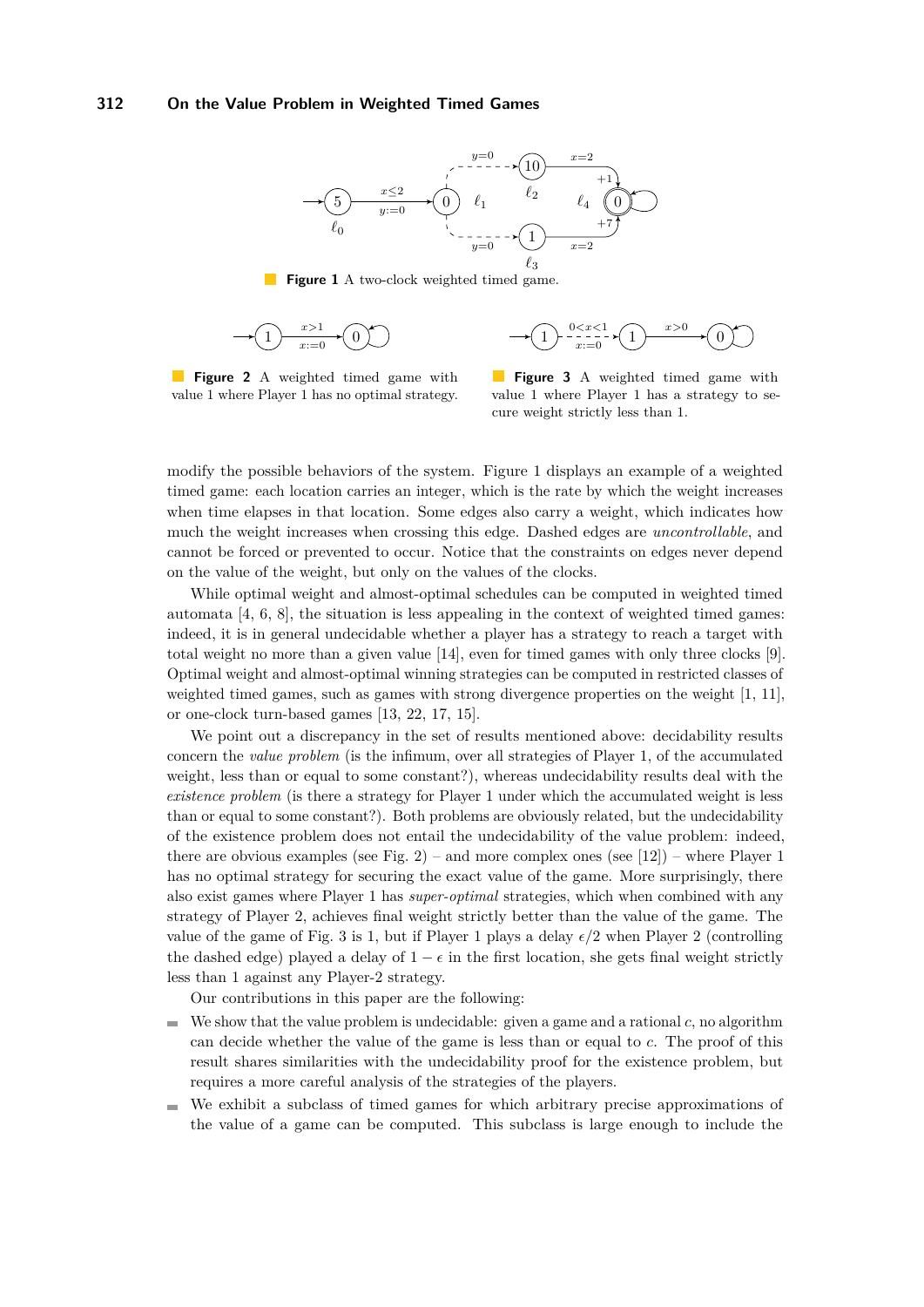games that are used in the undecidability proof mentioned above. We believe that this approximability result is an important result, since getting the exact value is rarely needed in practice, and optimal strategies need not exist anyway. We notice that in all cases we know of where the optimal weight can be computed (namely  $[4, 6, 8, 1, 11, 13, 22, 17, 15]$  $[4, 6, 8, 1, 11, 13, 22, 17, 15]$  $[4, 6, 8, 1, 11, 13, 22, 17, 15]$  $[4, 6, 8, 1, 11, 13, 22, 17, 15]$  $[4, 6, 8, 1, 11, 13, 22, 17, 15]$  $[4, 6, 8, 1, 11, 13, 22, 17, 15]$  $[4, 6, 8, 1, 11, 13, 22, 17, 15]$  $[4, 6, 8, 1, 11, 13, 22, 17, 15]$  $[4, 6, 8, 1, 11, 13, 22, 17, 15]$  $[4, 6, 8, 1, 11, 13, 22, 17, 15]$  $[4, 6, 8, 1, 11, 13, 22, 17, 15]$  $[4, 6, 8, 1, 11, 13, 22, 17, 15]$  $[4, 6, 8, 1, 11, 13, 22, 17, 15]$  $[4, 6, 8, 1, 11, 13, 22, 17, 15]$  $[4, 6, 8, 1, 11, 13, 22, 17, 15]$  $[4, 6, 8, 1, 11, 13, 22, 17, 15]$  $[4, 6, 8, 1, 11, 13, 22, 17, 15]$ ), only almost-optimal strategies are actually synthesized; hence it is not really meaningful to know the precise value, and an approximation thereof is sufficient. As a side-result, we get that the optimal weight is co-recursively enumerable in this subclass.

For lack of space, detailed proofs are deferred to the research report [\[12\]](#page-13-13).

# **2 Definitions**

# **2.1 Weighted timed games**

Let *X* be a finite set of variables (called *clocks* in our context). A clock valuation for *X* is a mapping  $X \to \mathbb{R}_{\geq 0}$ . Given such a clock valuation  $v, d \in \mathbb{R}_{\geq 0}$  and  $Y \subseteq X$ , we define the valuations  $v + d$  and  $v[Y \leftarrow 0]$  respectively by  $(v + d)(x) = v(x) + d$  for every  $x \in X$ , and by  $(v[Y \leftarrow 0])(x) = 0$  if  $x \in Y$  and  $(v[Y \leftarrow 0])(x) = v(x)$  otherwise.

A clock constraint over a finite set of clocks *X* is a conjunction of atomic constraints of the form  $x \bowtie c$ , where  $\bowtie \in \{<,\leq,=,\geq,>\}$  and  $c \in \mathbb{N}$ . We say that a valuation  $v \colon X \mapsto \mathbb{R}_{\geq 0}$ satisfies a constraint  $x \bowtie c$  whenever  $v(x) \bowtie c$ ; the semantics of conjunction is natural. We also allow  $\top$  and  $\bot$  as trivial clock constraints (which always evaluate to true and false, respectively).

<span id="page-2-0"></span>**Definition 1.** A *weighted timed game* is a tuple  $G = \langle L, \ell_0, L_f, X, E, E_1, E_2, \text{wt} \rangle$  where *L* is a finite set of locations;  $\ell_0 \in L$  is the initial location;  $L_f \subseteq L$  is the subset of target locations; *X* is a finite set of clocks;  $E \subseteq L \times C(X) \times 2^X \times L$  is a finite set of edges, partitioned into the edges  $E_1$  of Player 1, and the edges  $E_2$  of Player 2; and wt:  $L \cup E \to \mathbb{Q}_{\geq 0}$  assigns a value to every location and to every edge. We assume that for any  $\ell \in L$  and any  $v \in \mathbb{R}^X_{\geq 0}$ , there is a transition  $(\ell, g, r, \ell') \in E$  such that  $v \models g$ .

The game is *turn-based* whenever  $L$  can be partitioned into  $L_1$  and  $L_2$  such that all the edges in  $E_1$  (resp.  $E_2$ ) have their sources in  $L_1$  (resp.  $L_2$ ).

The semantics of such a weighted timed game is defined as a game on an infinite graph: a configuration of  $\mathcal G$  is a pair  $(\ell, v)$  consisting of a location and a clock valuation of *X*. The configuration  $(\ell_0, \mathbf{0})$ , where valuation **0** assigns 0 to every clock, is the initial configuration. A target configuration is a configuration  $(\ell, v)$  where  $\ell \in L_f$  and v is any clock valuation. For any  $e = (\ell, g, Y, \ell') \in E$  and  $d \geq 0$ , there is a transition  $(\ell, v) \frac{d,e}{d\ell'}(\ell', v')$ whenever  $v + d \models g$  and  $v' = v[Y \leftarrow 0]$ . In that case, we say that action  $(d, e)$  is enabled at  $(\ell, v)$ . The weight of such a transition is  $\mathsf{wt}_{\mathcal{G}}((\ell, v) \xrightarrow{d,e} (\ell', v')) = d \cdot \mathsf{wt}(\ell) + \mathsf{wt}(e)$ .

A *run* (or *path*) in  $\mathcal G$  is a finite or infinite sequence of consecutive transitions. A run is initial whenever it starts in  $(\ell_0, \mathbf{0})$ . If  $\rho$  is finite, we write *last*( $\rho$ ) for its last configuration. We write  $\mathsf{FPath}^{\mathcal{G}}(\ell, v)$  for the set of finite runs in  $\mathcal{G}$  starting in configuration  $(\ell, v)$ . We write FPath<sup>G</sup> for the set of all finite runs in G. Given a run  $\rho$ , we write  $\rho_{|f}$  for the prefix of  $\rho$  ending in the first target configuration it reaches (or  $\rho_{\text{If}} = \rho$  if no target location is visited along  $\rho$ ). If  $\rho$  is a finite run, its weight, written  $wt_G(\rho)$ , is defined as the sum of the weights of all its intermediary transitions. If  $\rho$  is an infinite run, its weight is  $+\infty$  if it does not visit a target configuration, and it is  $wt(\rho_{\text{lf}})$  otherwise.

We now explain how the game is played between Player 1 and Player 2. Let  $p \in \{1, 2\}$ . A *strategy* for Player *p* is a mapping  $\sigma_p$ : FPath<sup> $\mathcal{G}$ </sup>  $\rightarrow (\mathbb{R}_+ \times E_p) \cup \{\perp\}$  such that for every run

**CON C U R ' 1 5**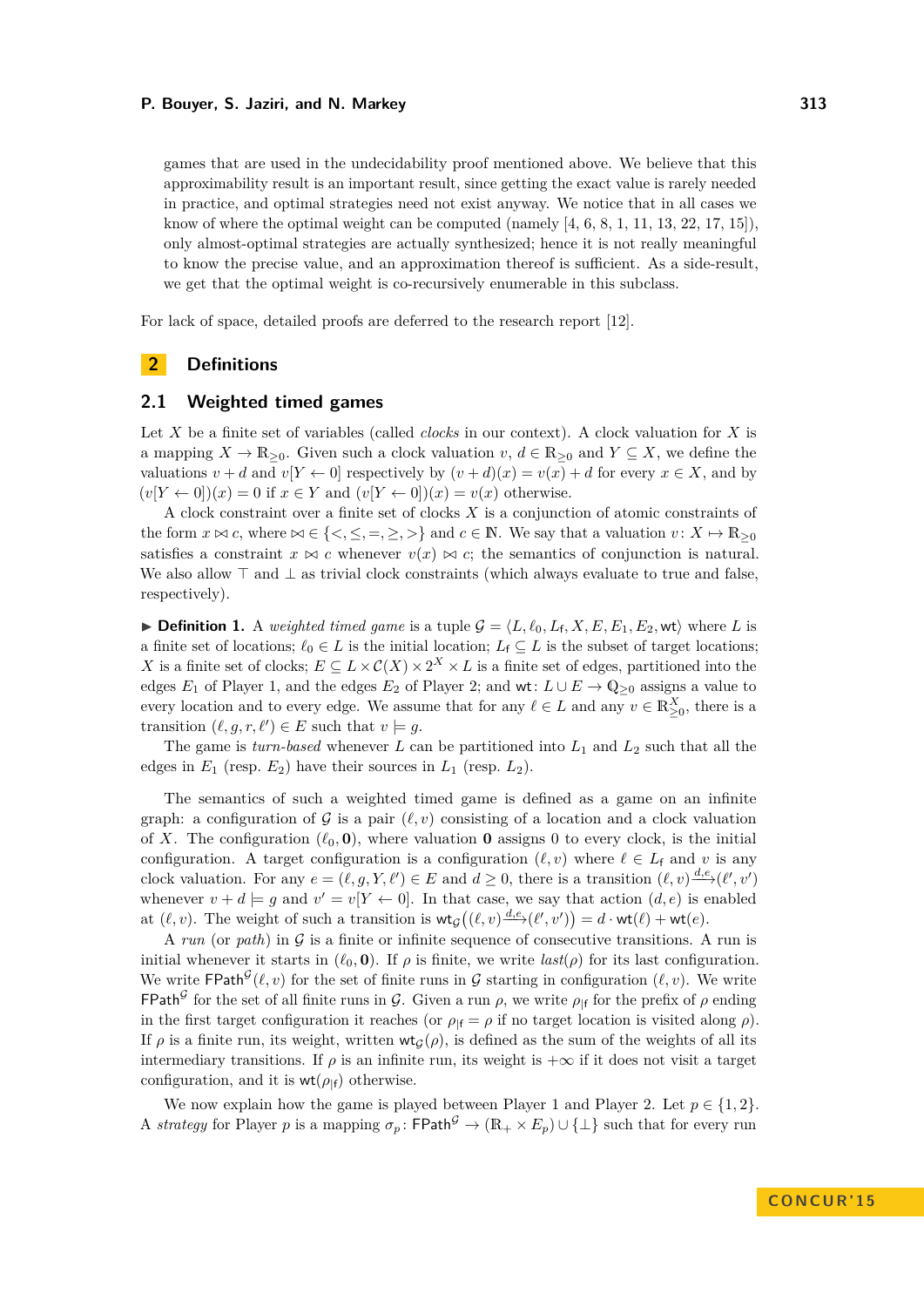$\rho \in \mathsf{FPath}^{\mathcal{G}}$ , the action  $\sigma_p(\rho)$  is enabled at *last*( $\rho$ ). The special value  $\perp$  is used in case no action is enabled for Player  $p$  (and only in this case). We write  $\text{Strat}_{p}^{\mathcal{G}}$  for the set of strategies of Player *p* in G. The (unique) *outcome* of a pair of strategies  $(\sigma_1, \sigma_2) \in \text{Strat}_1^{\mathcal{G}} \times \text{Strat}_2^{\mathcal{G}}$  from some configuration *s*, denoted  $Out_G((\sigma_1, \sigma_2), s)$ , is the unique infinite run  $\rho = s_0 \frac{d_1, e_1}{\cdots} s_1 \frac{d_2, e_2}{\cdots} \cdots$ such that  $s_0 = s$  and for every  $n \in \mathbb{N}$ , writing  $\rho_{\leq n}$  for  $s_0 \xrightarrow{d_1, e_1} s_1 \xrightarrow{d_2, e_2} \ldots s_n$ , it holds:

- $\blacksquare$  if for some  $p \in \{1,2\}, \sigma_p(\rho_{\leq n}) = \bot$ , then necessarily  $\sigma_{3-p}(\rho_{\leq n}) = (d,e)$  (it cannot be ⊥, according to our definitions), and  $(d_{n+1}, e_{n+1}) = (d, e);$
- if  $\sigma_1(\rho_{\leq n}) = (d^1, e^1)$  and  $\sigma_2(\rho_{\leq n}) = (d^2, e^2)$ , then  $d_{n+1} = \min(d^1, d^2)$ . Then the action of the player with the smallest delay is selected: if  $d^p < d^{3-p}$  with  $p \in \{1,2\}$ , then  $e_{n+1} = e^p$ , whereas if  $d^1 = d^2$  then  $e_{n+1} = e^2$ . This last condition expresses a priority given to Player 2 (this choice is arbitrary; other variants, e.g. with non-determinism [\[16\]](#page-13-14), could be handled similarly).

Given two strategies  $(\sigma_1, \sigma_2) \in \text{Strat}_1^{\mathcal{G}} \times \text{Strat}_2^{\mathcal{G}}$ , their joint weight from configuration *s* is defined as the weight of their outcome from *s*. We write  $\mathsf{wt}_{\mathcal{G}}((\sigma_1, \sigma_2), s) = \mathsf{wt}(\mathsf{Out}_{\mathcal{G}}((\sigma_1, \sigma_2), s)$ . If  $σ_1$  (resp.  $σ_2$ ) is a Player-1 (resp. Player-2) strategy, we define its weight from *s* as:

$$
\mathrm{wt}_{\mathcal{G}}(\sigma_1,s)=\sup_{\sigma_2'\in \mathrm{Strat}_2^{\mathcal{G}}}\mathrm{wt}_{\mathcal{G}}((\sigma_1,\sigma_2'),s)\qquad\qquad \mathrm{wt}_{\mathcal{G}}(\sigma_2,s)=\inf_{\sigma_1'\in \mathrm{Strat}_1^{\mathcal{G}}}\mathrm{wt}_{\mathcal{G}}((\sigma_1',\sigma_2),s)
$$

We then define the optimal weight for Player 1 (resp. Player 2) in *s* as follows:

$$
\mathsf{optwt}_\mathcal{G}^1(s) = \inf_{\sigma_1 \in \mathsf{Strat}_1^\mathcal{G}} \mathsf{wt}_\mathcal{G}(\sigma_1,s) \qquad \qquad \mathsf{optwt}_\mathcal{G}^2(s) = \sup_{\sigma_2 \in \mathsf{Strat}_2^\mathcal{G}} \mathsf{wt}_\mathcal{G}(\sigma_2,s)
$$

One easily notices that  $\text{optwt}_{\mathcal{G}}^1(s) \geq \text{optwt}_{\mathcal{G}}^2(s)$  for any *s*. The converse does not hold in general, but it holds for the class of turn-based games, thanks to Martin's theorem [\[20\]](#page-13-15). In the sequel, we call  $\text{optwt}_{\mathcal{G}}^1(s)$  the *value* of the game from *s* (even in the case where  $\textsf{optwt}_\mathcal{G}^1(s) \neq \textsf{optwt}_\mathcal{G}^2(s)$ , and write it val $\mathcal{G}(s)$ . In the sequel, for all the notations introduced in this paragraph, we may omit to mention the configuration *s* in case we mean the initial configuration ( $\ell_0$ , **0**). A strategy  $\sigma_1$  of Player 1 is said *optimal* whenever  $\mathsf{wt}_G(\sigma_1) = \mathsf{val}_G$ . Given  $\epsilon > 0$ ,  $\sigma_1$  is said  $\epsilon$ -*optimal* whenever  $\mathsf{wt}_\mathcal{G}(\sigma_1) \leq \mathsf{val}_\mathcal{G} + \epsilon$ . Optimal strategies need not exist, first due to strict clock constraints, or due to more complex convergence phenomena that may happen.

**Example 2.** Consider the weighted timed automaton  $\mathcal{G}_{\text{ex}}$  of Fig. [1,](#page-1-0) and initial configuration  $s_0 = (\ell_0, \mathbf{0})$ . Locations of Player 1 (resp. Player 2) are depicted with circles (resp. squares), and target location is marked with a double circle. Weight information labels the locations and the transitions (if the weight is 0, then it is omitted on the picture). In this game, Player 1 always reaches the target state. For minimizing the weight, the only choice she has is the time at which she takes the transition leaving  $\ell_0$ . Then Player 2 decides either to switch to location  $\ell_2$  or to location  $\ell_3$ . We can write the following equation:

$$
\mathsf{optwt}_{\mathcal{G}_{\mathrm{ex}}}^1 = \inf_{0 \leq t \leq 2} \max(5t+10(2-t)+1, 5t + (2-t) + 7) = 14 + \frac{1}{3}.
$$

The optimal strategy for Player 1 is to fire the first transition when  $x = \frac{4}{3}$ .

## **2.2 Decision problems**

In the following, a *threshold* is a pair  $(\infty, c)$  (which we more often write  $\infty$  *c*) with  $\infty \in$  $\{<,\leq,=,\geq,>\}$  and  $c \in \mathbb{Q}$ .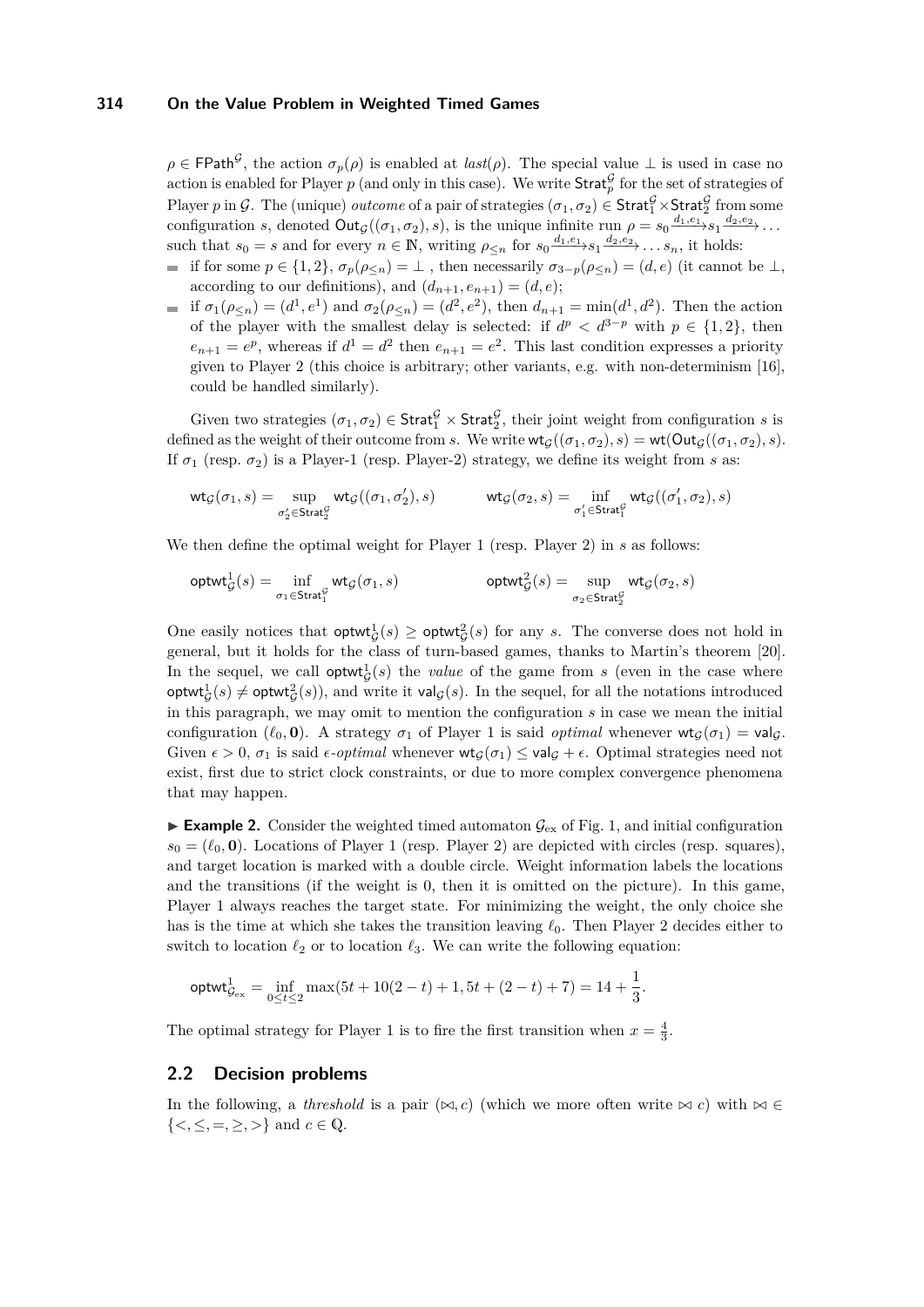**Definition 3** (existence problem). Given a weighted timed game G and a threshold  $\bowtie$  c, the existence problem asks whether there is a strategy  $\sigma_1$  for Player 1 s.t. for every strategy  $\sigma_2$ for Player 2, it holds  $\mathsf{wt}_G(\sigma_1, \sigma_2) \bowtie c$ .

**Definition 4** (value problem). Given a weighted timed game  $G$  and a threshold  $\bowtie$  c, the value problem asks whether **optwi** $_G^1 \bowtie c$ .

The existence problem has been shown undecidable (for threshold  $\leq c$ ) 10 years ago [\[14,](#page-13-7) [9\]](#page-13-8). In the present paper, we extend this undecidability result to the value problem. We then introduce a large subclass of weighted timed games (imposing a technical condition on the accumulated weight along cycles), and propose an algorithm for computing an approximation (up to any  $\epsilon > 0$ ) of any game in this subclass, together with almost-optimal strategies. Based on this approximation algorithm, we prove that the value problem for threshold  $\leq c$  is co-recursively enumerable on our subclass.

## <span id="page-4-0"></span>**3 Undecidability of the value problem**

In this section we show that the value problem in weighted timed games is undecidable. More precisely, we reduce the non-halting problem for a two-counter machine to the value problem of weighted timed games with threshold  $\leq c$ . Our reduction adapts an earlier reduction of the halting problem for a two-counter machine to the existence problem for weighted timed games [\[9\]](#page-13-8). The correctness proof makes use of more refined arguments developed in Section [3.2.](#page-6-0)

## **3.1 Reduction**

We assume the reader is familiar with the model of counter machines, whose (non-)halting problem is known to be undecidable [\[21\]](#page-13-16). We fix a deterministic two-counter machine  $\mathcal{M}$ , and we define a three-counter machine  $\mathcal{M}^*$ , which is obtained by adding to  $\mathcal M$  a third counter, and by inserting an incrementing instruction for this counter after each transition of the original machine  $M$ . In particular,  $M$  halts if and only if  $M^*$  halts.

Our reduction consists in mimicking the behaviour of the deterministic three-counter machine  $\mathcal{M}^*$  using a (turn-based) weighted timed game  $\mathcal{G}_{\mathcal{M}^*}$ : the role of Player 1 is to simulate the execution of  $\mathcal{M}^*$ , resetting the clocks at well-chosen times so that the counter values  $c_i$  are encoded as clock values  $1/2^{c_i}$  when entering selected locations. The role of Player 2 is to check that Player 1 simulates the run of the two-counter machine correctly, and in particular that she accurately updates the values of the clocks. At any time, Player 2 can decide to stop simulating the counter machine and leave the game, resulting in a final weight  $3 + \epsilon$ , where  $\epsilon$  is positive if Player 1 did not simulate the run of  $\mathcal{M}^*$  correctly. Player 1 in turn can decide to stop the simulation and to leave the game at any time, securing a final weight  $3 + \alpha_N$ , where  $\alpha_N > 0$  tends to zero when the length N of the execution simulated so far tends to  $+\infty$ .

If the machine does not halt, Player 1 can accurately simulate the machine for a large number of steps, before leaving the game when  $\alpha_N < \epsilon$ . Hence for any  $\epsilon > 0$ , Player 1 can secure final weight at most  $3 + \epsilon$ , and the value of the game is 3. Conversely, if the machine does halt, its unique computation has finite length *N*; our construction enforces that Player 1 will not be able to secure final accumulated weight better than  $3 + \beta_N$  for some  $\beta_N > 0$ (which only depends on *N*), yielding value 3 for the game.

We now explain this construction in more details. The construction is based on a few simple modules that we then plug together. Those modules explicitly use some clocks,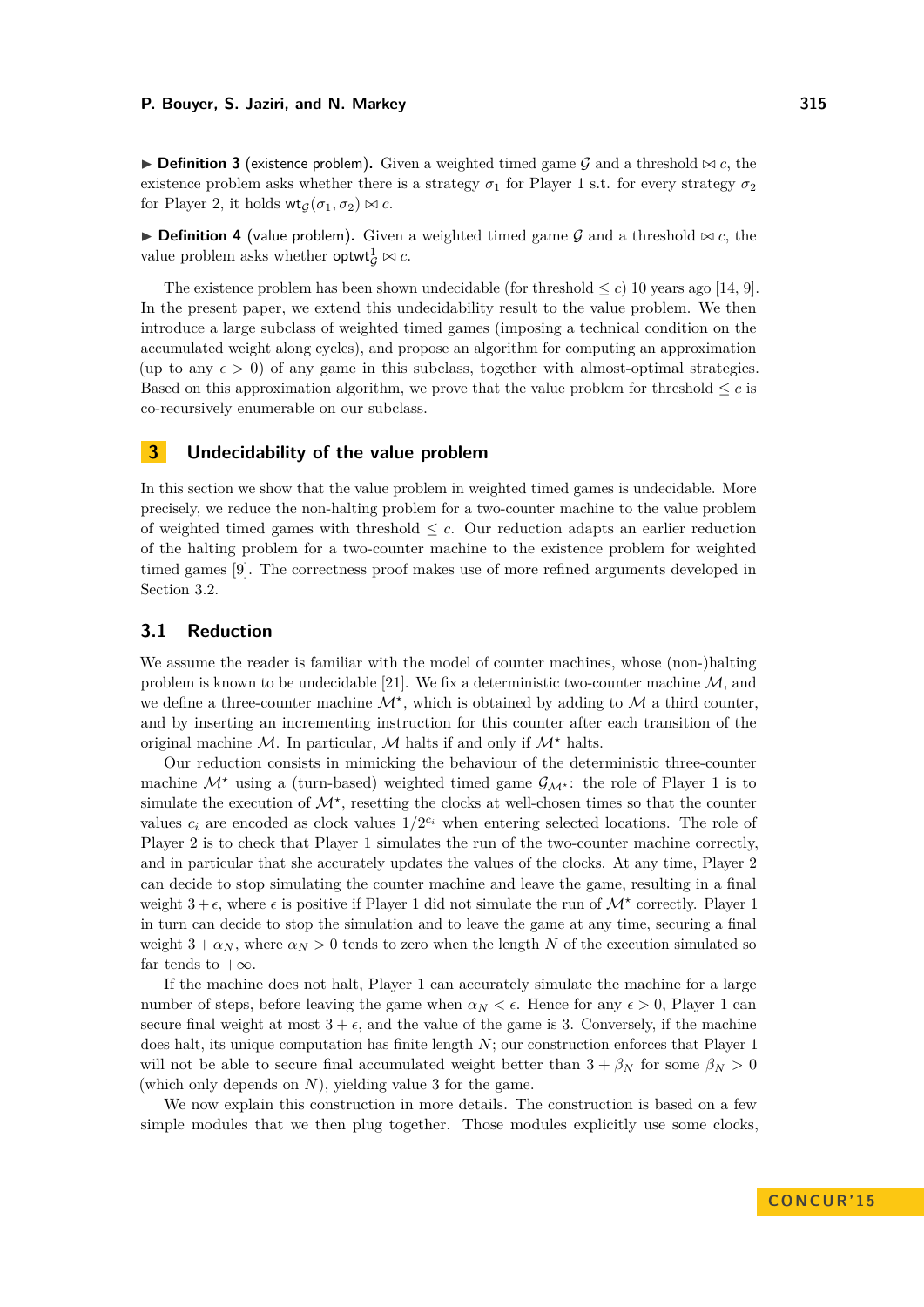<span id="page-5-0"></span>

<span id="page-5-1"></span>**Figure 4** Modules Add<sup>+</sup> and Add<sup>-</sup>: the weight is increased by  $x_0$ , resp.  $1-x_0$  ( $x_0$ : initial value of *x* when entering the module). Module Test( $x = 2z$ ): Player 2 can increase the cost by  $3 + |x_0 - 2z_0|$ .



**Figure 5** Module instr $(q, \alpha)$  encoding an incrementing transition  $(q, i, q')$ .

while some other clocks are only useful for the global reduction; the values of the latter are then preserved by each module, thanks to self-loops on all locations (we symbolically write  $Y = 1, Y := 0$  to indicate that each other clock is reset when it reaches value 1) and to an (implicit) global invariant requiring that no clock may exceed 1.

## **3.1.1 Comparing clock values**

As sketched above, Player 2 is in charge of checking that Player 1 updates the clocks so as to preserve the encoding  $x = 1/2^c$  (*c* is a counter value). When incrementing this counter, this amounts to checking that clock *z* (after the increment) equals *x/*2. Following the ideas of [\[9\]](#page-13-8), we build a module  $\text{Test}(x = 2z)$  in which Player 2 can achieve final accumulated weight  $3 + |x - 2z|$ . In other words, the final weight is 3 if  $x = 2z$  when entering this module, and it is strictly more otherwise. Technically, as shown on Fig. [4,](#page-5-0) this is achieved by offering two branches to Player 2: one in which the final weight is  $3 + x - 2z$  and one where it is  $3 + 2z - x$ . Hence Player 2 can enforce cost  $2 + |x - 2z|$ . Accumulating these weights is easily achieved by elapsing delays  $x$ ,  $z$ ,  $1-z$  and  $1-x$  in locations with local weights 0 and 1.

## **3.1.2 Incrementing and decrementing counters**

Incrementing counter *c* is achieved by asking Player 1 to reset some clock *z* at a well-chosen time, in such a way that  $z = x/2$  when Player 2 is given the opportunity to enter the Test module. The new value of the counter is then encoded by clock *z*.

Figure [5](#page-5-1) displays the module used for encoding increments: clock  $t$  serves as a tick  $(t = 0)$ when entering the module, and  $t = 1$  at the end); clock x encodes the value of the counter initially (that is,  $x = 1/2^c$  when entering the module), while clock *z* is used to encode the value of the same counter after the increment (hence  $z = x/2$  at the end of the module).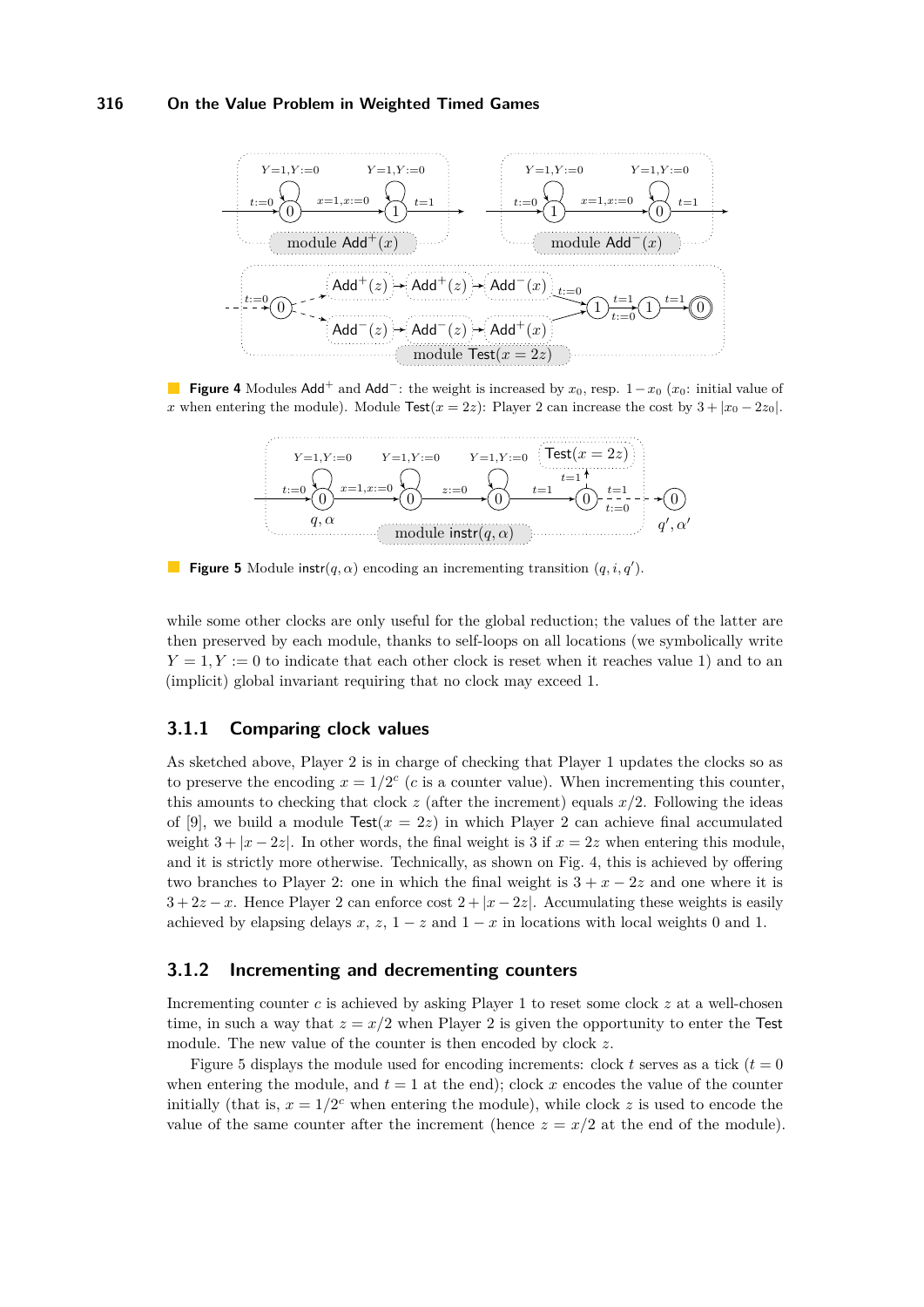<span id="page-6-1"></span>

**Figure 6** Module Term( $q'$ ,  $\alpha'$ ):  $\alpha'(3)$  is the clock encoding the third counter, which counts the number of steps simulated so far.

Finally, notice that the module depends on a function  $\alpha$ , which is used to keep track of which clock encodes which counter.

Decrementing counter *c* follows the same idea, but it first performs a zero-test at entrance. Counter  $c = 0$  if, and only if, the corresponding clock  $x = 1$  when entering the module (i.e., when clock  $t = 0$ ).

# **3.1.3 Leaving the game**

In the game built so far, Player 1 does not have a way to leave for sure to a final location (e.g. when the counter machine does not halt). We give her the opportunity to do so right after incrementing the third counter (which is done every two instructions), by plugging a copy of module Term of Fig. [6](#page-6-1) in the corresponding locations.

Notice that this transition is the only possible transition in the locations corresponding to *q*halt.

## <span id="page-6-0"></span>**3.2 Analysis of the construction**

Our construction does not check that the values of the clocks are of the form  $1/2^c$ . Hence we don't have a correspondence between configurations of  $\mathcal{G}_{\mathcal{M}^*}$  and configurations of  $\mathcal{M}^*$ . We define *pseudo-configurations* of  $\mathcal{M}^*$  to tackle this problem: a *pseudo-configuration* of  $\mathcal{M}^*$ is a pair  $\gamma = (q, v)$ , where q is a discrete state of  $\mathcal{M}^*$  and  $v: \{1, 2, 3\} \to \mathbb{R}_{\geq 0}$  assigns a non-negative *real* number to every counter. A *pseudo-run* in  $\mathcal{M}^*$  is a sequence of pseudoconfigurations. Let  $\rho^* = \gamma_0^* \to \gamma_1^* \to \ldots$  be the unique maximal (finite or infinite) execution of  $\mathcal{M}^*$ . Consider a (finite or infinite) pseudo-run  $\rho = \gamma_0 \to \gamma_1 \to \ldots$  If there is some  $k \geq 0$ such that the discrete states of  $\gamma_k$  and  $\gamma_k^*$  do not coincide, we say that  $\rho$  is *strongly-invalid*, which means that compared to the valid run  $\rho^*$ , some discrete transition has not been taken appropriately. Writing  $k_0$  for the first position where this occurs, the consecution  $\gamma_{k_0-1} \to \gamma_{k_0}$  is said to be *strongly-invalid*. If all discrete states coincide, but  $\rho$  is not a prefix of  $\rho^*$ , we say that  $\rho$  (and its erroneous consecutions) are *weakly-invalid* (in that case, some counter values may not be correctly encoded, but this has no impact on the sequence of visited states, hence on the nature – halting, non-halting – of the path).

Let  $\sigma_2^{\perp}$  be the strategy of Player 2 that consists in never switching to a Test module (*i.e.*, it remains in the *main part* of the game). With any strategy  $\sigma_1 \in \text{Strat}_1(\mathcal{G}_{\mathcal{M}^*})$ , we associate the unique maximal outcome in  $Out_{\mathcal{G}_{\mathcal{M}^*}}(\sigma_1, \sigma_2^{\perp})$  (it can either end at a target location of a terminating module, or be infinite). When entering the modules of the instructions, it is clear from the syntax which clock encodes which counter, hence we can extract from that path the sequence of configurations  $(q_k, \alpha_k, \nu_k)$  when entering (or leaving) an instruction module, where  $q_k$  is the discrete state,  $\alpha_k$  is the encoding mapping, and  $\nu_k$  is the clock valuation. The corresponding counter values can be recovered by defining  $v_k(i) = -\log_2(\nu_k(\alpha_k(i)))$ , and we thus have that  $\gamma_k = (q_k, v_k)$  is a pseudo-configuration of  $\mathcal{M}^*$ . We then write  $\rho_{\sigma_1}$  for the pseudo-run  $\gamma_0 \to \gamma_1 \to \dots$  associated with  $\sigma_1$ .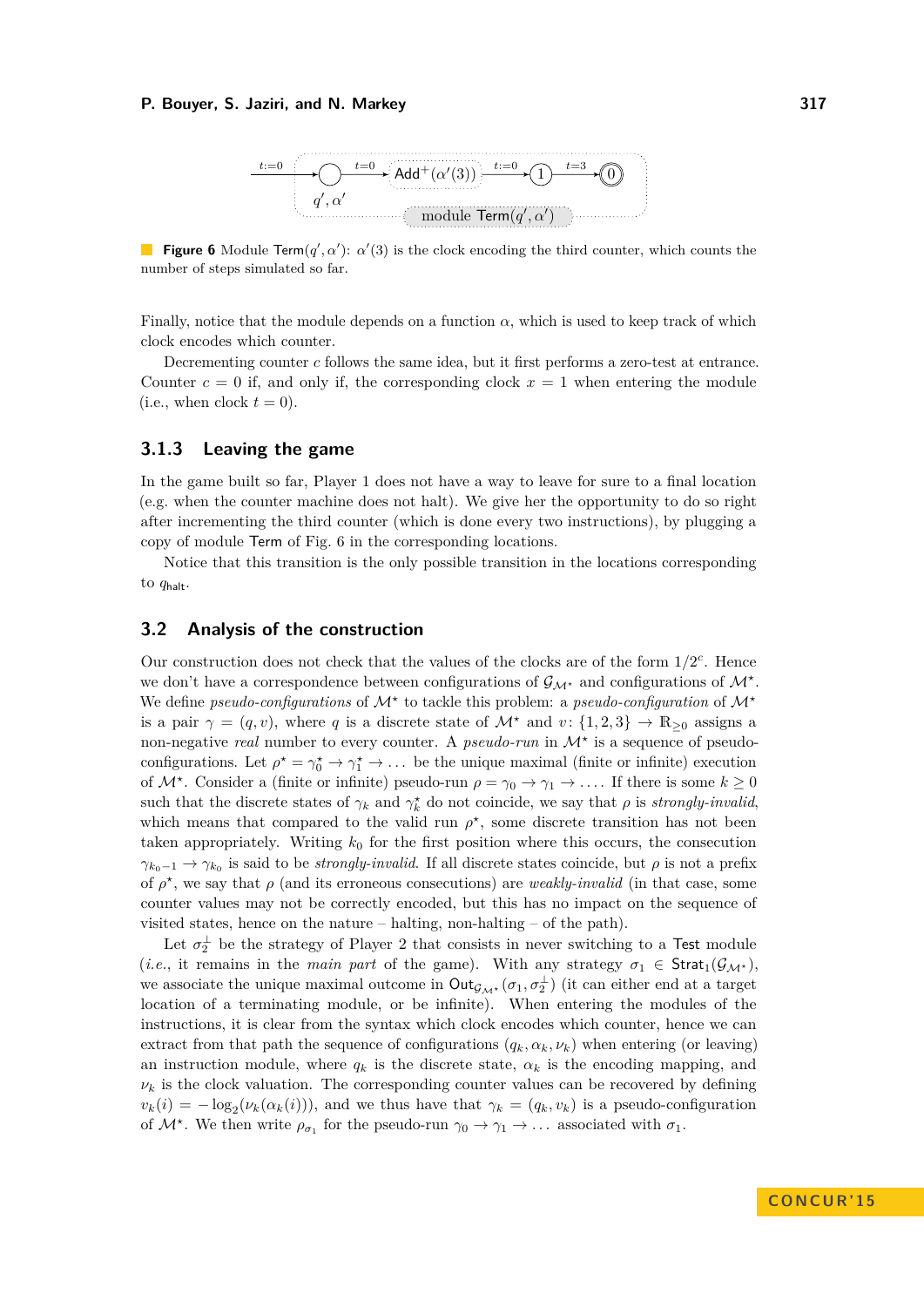The following lemma is the crux of our proof: it states that the earlier an occurrence of a strongly-invalid transition, the larger the penalty that can be inflicted to Player 1.

<span id="page-7-0"></span>**► Lemma 5.** *Let*  $\sigma_1$   $\in$  Strat $_1^{\mathcal{G}_{\mathcal{M}}\star}$  *be a strategy such that*  $\rho_{\sigma_1}$  *is a strongly-invalid pseudo-run of*  $\mathcal{M}^*$ . Let  $\gamma_k \longrightarrow \gamma_{k+1}$  be the first strongly-invalid consecution of  $\rho_{\sigma_1}$ . Then  $k > 0$ , and *there is a strategy*  $\sigma_2 \in \text{Strat}_{2^{\mathcal{M}^*}}^{\mathcal{G}_{\mathcal{M}^*}}$  *such that*  $\text{wt}_{\mathcal{G}_{\mathcal{M}^*}}(\sigma_1, \sigma_2) \geq 3 + \frac{1}{4k \cdot 2^k}$ .

Using this lemma, we can prove:

**Proposition 1.** The counter machine  $\mathcal{M}^*$  does not halt if, and only if, the value of *game*  $\mathcal{G}_{\mathcal{M}^*}$  *is (at most)* 3*.* 

**Sketch of proof.** Assume  $\mathcal{M}^*$  halts, and let *N* be the length of the halting computation. We argue that the value of the game is lower-bounded by  $3 + \epsilon_N$ , where  $\epsilon_N$  is a positive number that depends only on *N*. Then, either Player 1 decides to leave the game at some point before having simulated the *N* steps of the counter machine, or Player 1 cheats so that the simulation goes for longer than *N* steps. In the former case, the weight will be given by gadget Term; it will be  $3 + \alpha_N$ , where  $\alpha_N$  is the value of the clock encoding third counter; it is lower-bounded, since the third counter is upper-bounded by *N*. In the latter case, there must be a strongly-invalid consecution before *N* steps have been simulated; applying Lemma [5](#page-7-0) with  $k \leq N$ , we again get a lower-bound of the form  $3 + \beta_N$  for some positive  $\beta_N$ . In both cases, the weight of the strategy is lower-bounded by a constant that only depends on *N*.

If  $\mathcal{M}^*$  does not halt, then Player 1 can correctly mimic the counter machine, and leave the game after an arbitrary long simulation, yielding a weight arbitrary close to 3. Hence the value of the game is 3.

This reduction proves undecidability of the value problem for thresholds  $=c$  and  $\leq c$ . By swapping the roles of Players 1 and 2 and slightly modifying the construction, we can prove that the value problem is also undecidable for threshold  $\geq c$ .

# **4 Computing an approximation of the value**

In this section, we introduce a subclass of weighted timed games, and explain how to approximate the values of games in this class. Our subclass is the set of games  $\mathcal G$  for which there exists  $\kappa > 0$  such that for any finite run in the game that follows a region cycle of the region automaton<sup>[1](#page-7-1)</sup> of G, either the weight is 0, or it is larger than or equal to  $\kappa$ <sup>[2](#page-7-2)</sup>, We call such games *almost strongly non-Zeno weighted timed games*. It is decidable whether a weighted timed game is almost strongly non-Zeno or not (by enumerating all simple cycles of the region abstraction of  $\mathcal{G}$ ). Notice that the undecidability proof for the existence problem [\[9\]](#page-13-8), as well as our undecidability proof for the value problem in Section [3,](#page-4-0) is valid for this subclass of weighted timed games. Finally note that if we strengthen the first condition above by assuming that all cyclic runs have weight at least  $\kappa$  (forbidding zero cycles), then we get the class of strongly non-Zeno weighted timed games, for which the value can be computed exactly [\[1,](#page-12-4) [11\]](#page-13-3).

In the sequel, we prove the approximability of the optimal weight:

**► Theorem 6.** *Given an almost strongly non-Zeno weighted timed game*  $\mathcal{G}$  *and a positive real*  $\epsilon$ *, we can compute a rational v, and a strategy*  $\sigma_1$  *for Player* 1*, such that*  $|v - v a|_{G}$   $\leq \epsilon$  $and$   $|\text{wt}_G(\sigma_1) - v| \leq \epsilon$ .

<span id="page-7-1"></span><sup>&</sup>lt;sup>1</sup> We assume familiarity with region equivalence, and refer to  $[3]$  for details.

<span id="page-7-2"></span><sup>&</sup>lt;sup>2</sup> Applying results for weighted timed automata [\[10\]](#page-13-17), we may assume  $\kappa = 1$ .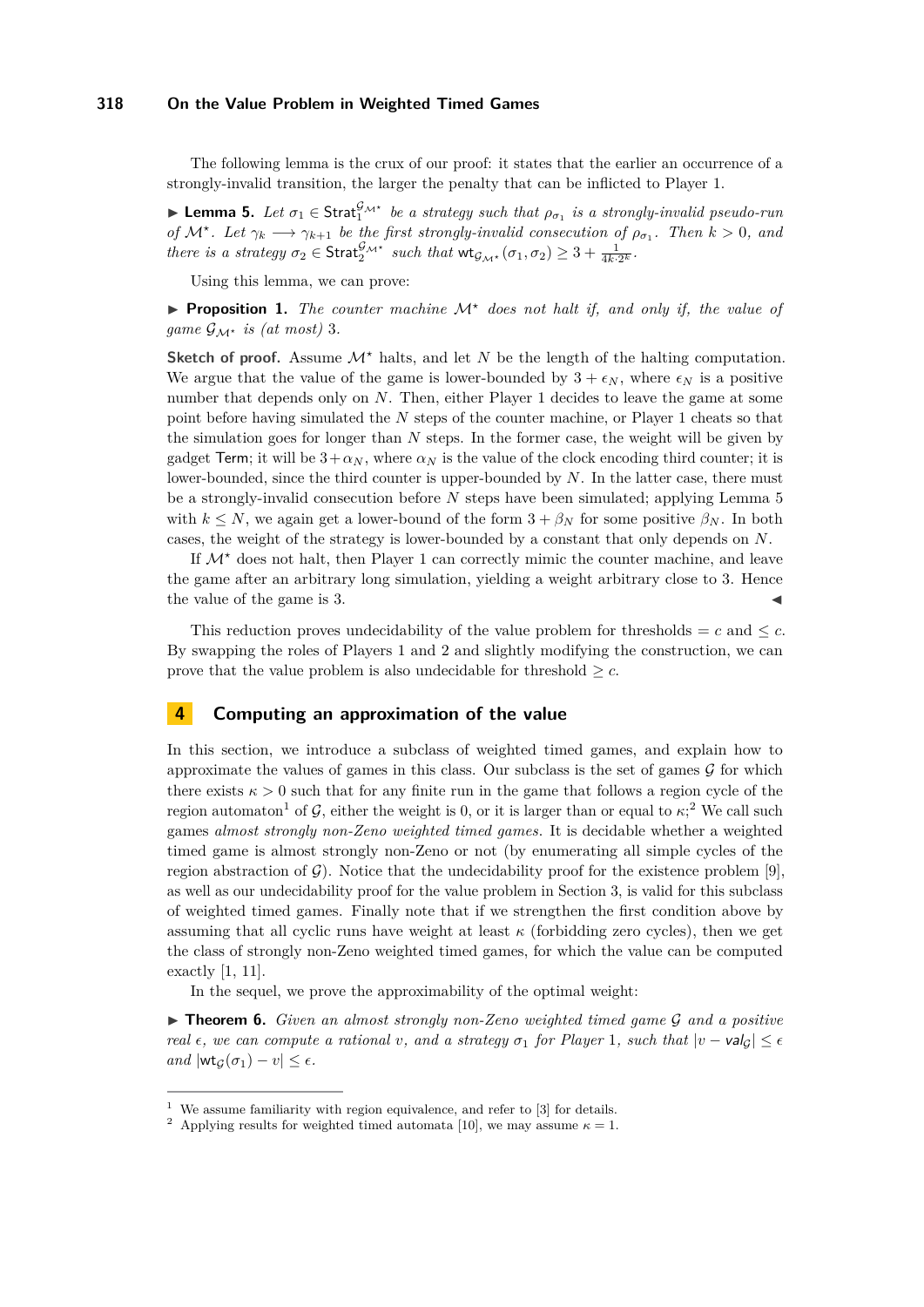## **4.1 A basic characterization of the value.**

The following fixpoint characterization was given in [\[11\]](#page-13-3):

<span id="page-8-0"></span>**Proposition 2** ([\[11\]](#page-13-3)). *Optimal weight for Player* 1 *is the largest fixpoint of the following equation. For every state s of* G*:*

$$
\mathsf{val}_{\mathcal{G}}(s) = \inf_{\substack{d \geq 0, e \in E_1 \\ s \stackrel{d,e}{\longrightarrow} s'}} \max \left\{ \begin{array}{ll} (1) & d \cdot \mathsf{wt}(\ell) + \mathsf{wt}(e) + \mathsf{val}_{\mathcal{G}}(s'), \\ (2) & \sup_{d' \leq d, e' \in E_2} (d' \cdot \mathsf{wt}(\ell) + \mathsf{wt}(e') + \mathsf{val}_{\mathcal{G}}(s'')) \\ s \xrightarrow{d', e'} s'' \end{array} \right\}
$$

However there is no obvious good property of this functional (that we know of) that could be useful for designing an approximation algorithm. Instead, we will partially unfold the game in a careful way in order to preserve the optimal weight, and prove that we can approximate the value of the resulting game.

## **4.2 The semi-unfolded game**

In order to approximate the value of the game, we first build a tree-shaped weighted timed game  $\tilde{\mathcal{G}}$ , with the same value as  $\mathcal{G}$ . Then we explain how to approximate the value of  $\tilde{\mathcal{G}}$ .

Let *W* be an upper bound on the optimal weight from every winning state of  $\mathcal{G}$ ; such a bound is easy to compute, *e.g.* by picking a memoryless and region-uniform winning strategy for Player 1 (in the underlying timed game) [\[5\]](#page-12-1), and computing a bound on its weight from all configurations.

We write  $\mathcal{R}(\mathcal{G})$  for the timed game obtained from  $\mathcal{G}$  by splitting its state space into regions (that is, we apply the standard region-automaton construction [\[3\]](#page-12-0) and interpret it as a timed game). The weighted timed game  $\mathcal{R}(\mathcal{G})$  is called the *region game* of  $\mathcal{G}$ . In  $\mathcal{R}(\mathcal{G})$ , we additionally assume – for technical reasons – that for every state  $(\ell, r)$  with  $wt(\ell) > 0$ , for every  $v \in r$ , there is no transition  $(\ell, v) \xrightarrow{0,e}$ . This can be achieved by a simple transformation (at the expense of an extra clock to isolate the case where no time is elapsed in  $(\ell, r)$ , hence it causes no loss of generality.

The values valge and val $_{\mathcal{R}(G)}$  obviously coincide, as there is a tight correspondence between the runs in both games. Now, in game  $\mathcal{R}(\mathcal{G})$ , we mark in green all locations with weight 0, as well as all edges with discrete weight 0. All other locations and edges are marked in red. Fully green cycles in  $\mathcal{R}(\mathcal{G})$  (involving only green locations and edges) then characterize cycles with weight 0. We define the *kernel* K of G as the restriction of  $\mathcal{R}(G)$  to fully-green strongly connected components. Edges that leave  $\mathcal K$  are called the *output edges* of  $\mathcal K$ . Notice that any segment of a run from an output edge back to the kernel must visit a red state or a red edge.

The idea is to partially unfold the game  $\mathcal{R}(\mathcal{G})$ , to obtain a finite tree-like structure (see the left part of Fig. [7\)](#page-9-0). Before formally describing the construction, we begin by informally explaining how it is obtained: we first unfold the game  $\mathcal{R}(\mathcal{G})$ , and along a branch, as soon as we enter the kernel, we put a copy of  $\mathcal K$  (removing all states that are not reachable, but without unfolding  $K$ ; we restart unfolding again from the output edges of that copy of K. We stop this process when along any branch, a red state or edge of  $\mathcal{R}(\mathcal{G})$  is visited at least  $W + 2$  times.

We now formalize this construction. We first build a tree  $\mathcal{T}$ , which carries labels both on its nodes and on the edges between nodes. The root  $n_0$  of  $\mathcal T$  is labelled with the initial location  $(\ell_0, r_0)$  of  $\mathcal{R}(\mathcal{G})$ . The tree is then built inductively, starting from the root:

If a node n is labelled with  $(\ell, r)$ , then, for every transition  $(\ell, r) \xrightarrow{g, Y} (\ell', r')$  in  $\mathcal{R}(\mathcal{G})$ , we consider two cases: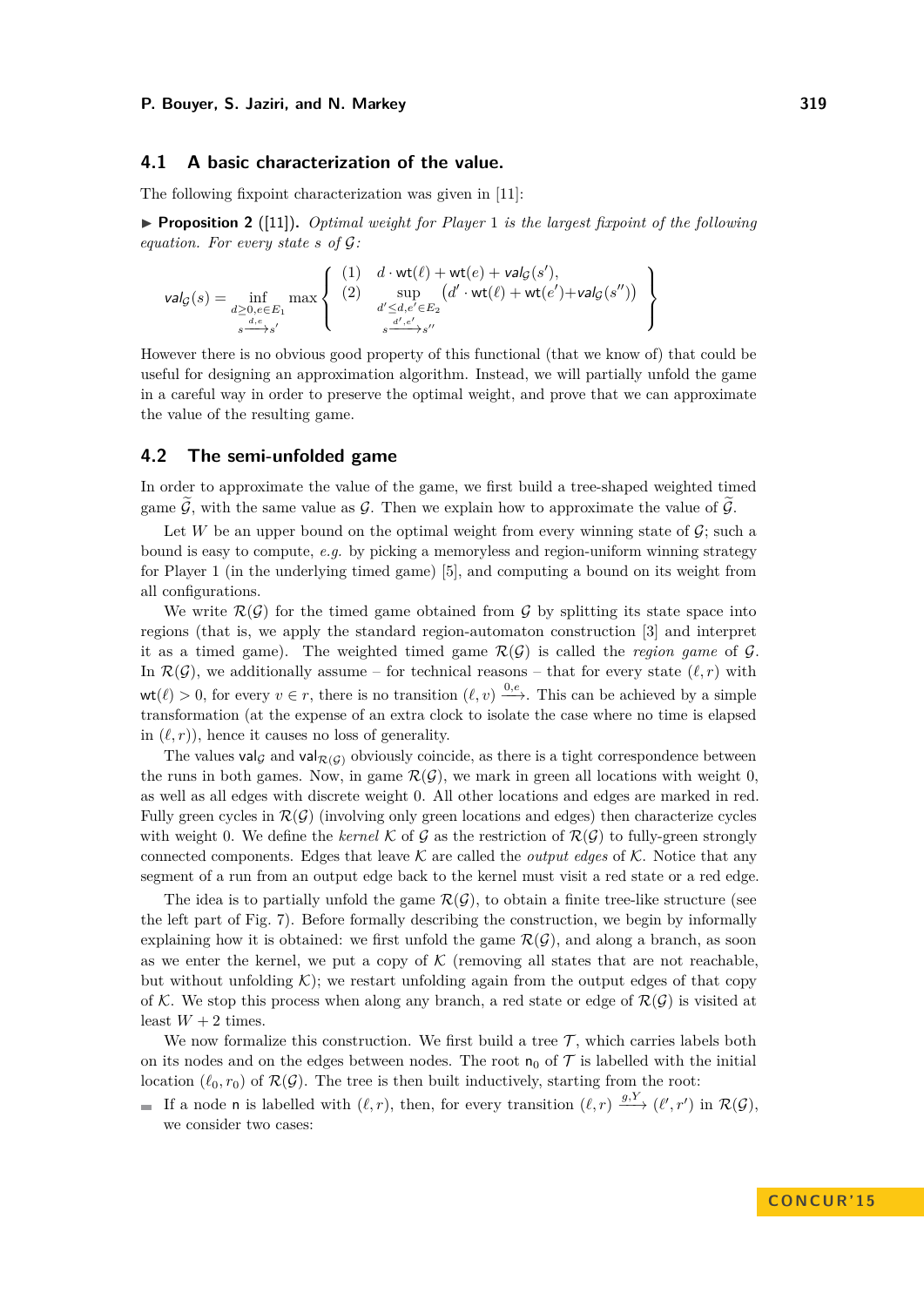<span id="page-9-0"></span>

**Figure 7** Approximation scheme: in the tree-shaped parts of the semi-unfolding, an exact computation can be performed; in the kernels, we apply under- and over-approximation algorithms.

- if  $(\ell', r')$  belongs to the kernel K, then node n has a son n' labelled with  $\mathcal{K}_{(\ell', r')}$ ;
- Otherwise, **n** has a son **n'** labelled with  $(\ell', r')$ .
- In both cases, the edge between  $n$  and  $n'$  is labelled with  $(g, Y)$ .
- If **n** is labelled with  $\mathcal{K}_{(\ell,r)}$ , then, for every output edge  $e = (\ell'', r'') \xrightarrow{g, Y} (\ell', r')$  of K that is reachable from  $(\ell, r)$ , we add a son  $n_e$  labelled with  $(\ell', r')$ . We label the corresponding edge with  $(q, Y)$ .

We stop this construction as soon as all the branches of this tree contain either  $W + 2$ occurrences of the same pair  $(\ell, r)$ , or  $W + 2$  occurrences of a red transition. We require all the branches to end with some non-kernel node. One quickly realizes that tree  $\mathcal T$  is finite.

From this tree  $\mathcal{T}$ , we define a weighted timed game  $\mathcal{G}$ , by replacing the kernel nodes with copies of the kernel. More formally, pick a node n labelled with  $\mathcal{K}_{(\ell,r)}$ , and write  $n_1$  to  $n_k$  for its sons. These sons originate from output edges  $e_1$  to  $e_k$  of the kernel, which leave some locations  $s_1$  to  $s_k$  of the kernel. We then replace node n with a set of locations  $(n, s)$ , one for each location  $s \in \mathcal{K}_{(\ell,r)}$ . The edge entering **n** is now directed to  $(\mathbf{n},(\ell,r))$ . Each edge  $(s, g, Y, s')$  in the kernel gives rise to an edge  $((n, s), g, Y, (n, s'))$ . And finally, each son  $n_i$  of the former node n has an incoming edge from location  $(n, s_i)$ , labelled in the same way as the former edge e*<sup>i</sup>* .

After adding self loops on the leaves with weight 0, and importing the weights on locations and edges and the partition of edges between both players, we end up with a weighted timed game  $\tilde{G}$ , which we can prove satisfies the following:

**Proposition 3.** *The values of games*  $G$  *and*  $\widetilde{G}$  *coincide.* 

 $\triangleright$  Remark. It is worth noticing that the tree built from a game used in the undecidability reduction (Section [3\)](#page-4-0) is one single kernel with finite trees from the output edges (corresponding to the (acyclic) test or leaving modules). Any outcome visits only once the kernel.

# **4.3 Approximation algorithm**

The approximation algorithm is made of two distinct sub-algorithms (see Fig. [7\)](#page-9-0):

- the **tree-shaped part analysis:** an exact computation of the optimal weight can be  $\equiv$ achieved in each tree-shaped part [\[19,](#page-13-2) [1\]](#page-12-4);
- the **kernel analysis:** this is the difficult part of the algorithm. The idea is to under- and  $\sim$ over-approximate the optimal weight computed so far from the output edges by piecewiseconstant functions, that are constant over subregions with a known small granularity.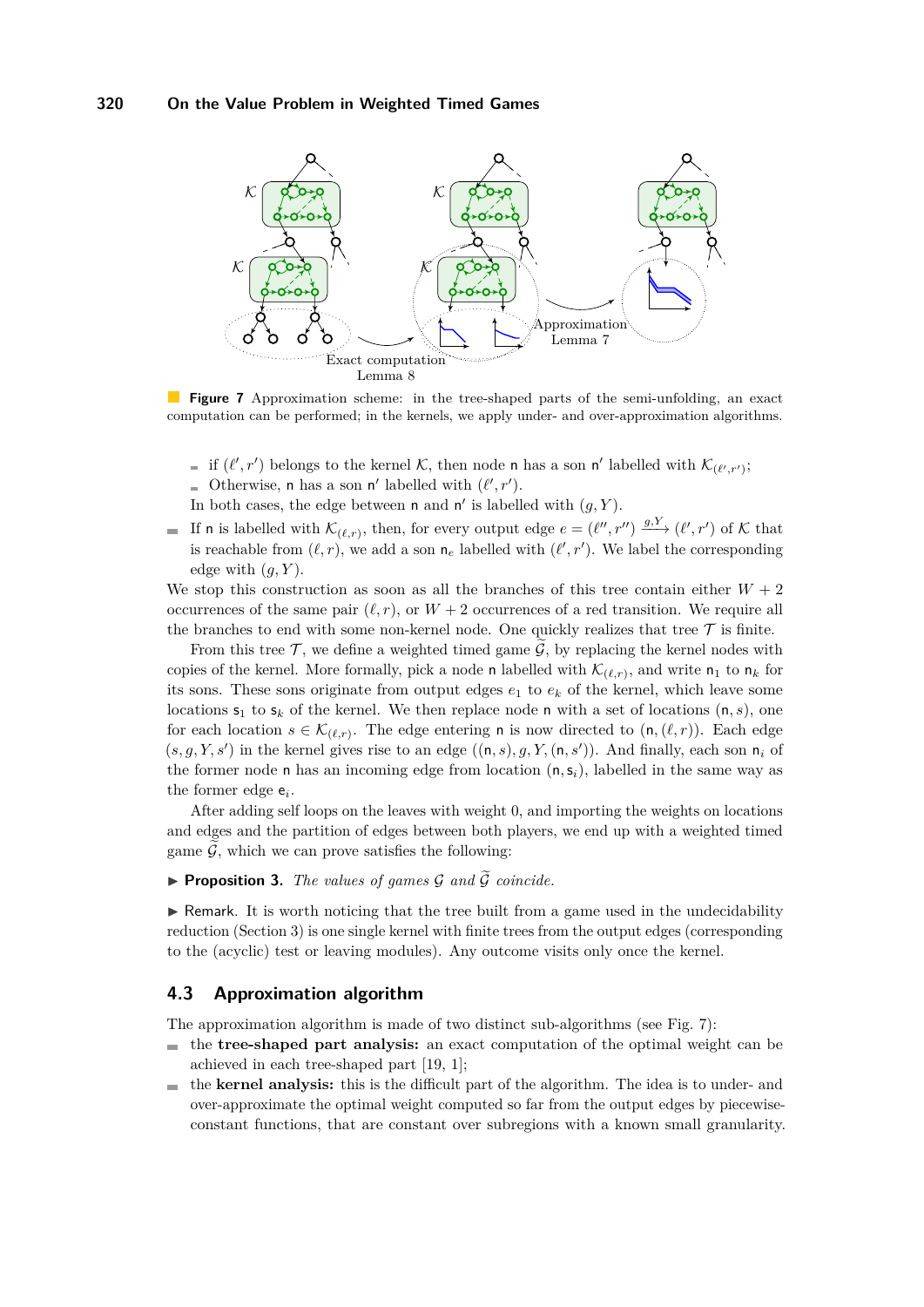After this transformation, the game played within a kernel is a *(non-weighted) timed game* with an extended reachability condition over output edges, which can be solved with basic techniques. Each kernel analysis induces a bounded imprecision in the computation.

The algorithm then proceeds upwards from the leaves to the root of the built tree, alternatively applying the analysis of the tree-shaped parts and of the kernel.

In order to describe the approximation algorithm, we consider an extension of the model of weighted timed games with *outside weight functions* associated to target locations [\[13\]](#page-13-9). A generalized weighted timed game is now a tuple  $\langle L, \ell_0, L_f, X, E, E_1, E_2, \text{wt}, \text{outwt} \rangle$ , where the first eight components form a weighted timed game as of Def. [1,](#page-2-0) and outwit:  $L_f \rightarrow$  $(\mathbb{R}_+^X \to (\mathbb{R}_+ \cup \{+\infty\}))$  assigns a weight function with every target location. Compared to classical weighted timed games, the weight of a run *ρ* reaching a target state is augmented by outwt $(\ell)(v)$ , assuming  $last(\rho) = (\ell, v)$  with  $\ell \in L_f$ . All notations are extended to this model in a straightforward way. From a given configuration  $(\ell_{\text{init}}, v)$ , the aim of Player 1 now is to reach the target states while minimizing this modified weight. Following [\[13\]](#page-13-9), we use this natural extension of the original model to iteratively compute the value in  $\mathcal G$ .

The main idea of our algorithm is to approximate the value of outside weight functions by piecewise-constant functions. For this, we split regions into smaller sets that we call *regions of granularity*  $1/2^N$ , or simply  $1/2^N$ -regions, hereafter. Formally, a set R is a  $1/2^N$ -region for a maximal constant *M* if, and only if, the set  $2^N \cdot R$  (obtained by scaling *R* by  $2^N$  in all dimensions) is a region for maximal constant  $2^N \cdot M$ . In order to be able approximate outside weight functions with piecewise-constant functions, we have to restrict them: an outside weight function outwt is said smooth whenever there exists an integer *M* and a granularity  $1/2^N$  such that for every  $\ell \in L_f$ , the function outwot $(\ell)$  is uniformly continuous (or constantly equal to  $+\infty$ ) over  $1/2^N$ -regions for maximal constant *M*. We additionally require that within any  $1/2^N$ -region, the function outwi $(\ell)$  does not depend on the exact values of the clocks whose value is larger than M: for any two clock valuations *v* and *v'* in the same  $1/2^N$ -region such that  $v(x) = v'(x)$  whenever  $v(x) \leq M$  or  $v'(x) \leq M$ , it holds outwi $(\ell)(v) = \text{output}(\ell)(v')$ . Notice that contrary to [\[13\]](#page-13-9), we impose no other conditions (affineness, monotonicity) on outside weight functions.

**Computing the value in the kernel.** We now explain how we compute an approximation of the value in the kernel, assuming that we have smooth outside weight functions in the locations reached by output edges.

<span id="page-10-0"></span>► **Lemma 7.** *Consider a maximal strongly connected component K of the kernel K of some region game*  $\mathcal{R}(\mathcal{G})$ *, and pick a state*  $(\ell, r)$  *of K. Let*  $S_O = \{(\ell_e, r_e) | e$  *output edge of K* $}$  *be the set of target locations in*  $\mathcal{R}(\mathcal{G})$  *of the output edges of K. Define a game*  $\mathcal{H} = \langle K \cup S_O, (\ell, r) \rangle$  $S_O, X, E_{|K\cup S_0}, E_1\cap E_{|K\cup S_0}, E_2\cap E_{|K\cup S_0},$  wt $_{|\mathcal{H}},$  outwt $\rangle$ *, where outwt is a smooth outside weight function with maximal partial derivative P.*

*Then, for every*  $\epsilon > 0$ *, we can compute*  $\epsilon$ -over-approximations and  $\epsilon$ -under-approximations *of the value of the game*  $H$  *at any configuration*  $(\ell, v)$  *with*  $v \in r$ *, and*  $(2\epsilon)$ *-optimal strategies from all those configurations. Additionally, the computed approximations are constant on each*  $1/2^N$ -subregion of *r*, as soon as  $1/2^N \leq \epsilon/P$ . Finally, the computation can be achieved *in time*  $O(|\mathcal{R}(\mathcal{G})| \cdot (P/\epsilon)^{|X|}).$ 

The key idea behind that lemma is to under- and over-approximate smooth outside weight functions by constant functions over refined  $(1/2<sup>N</sup>$ -grained) regions, which then reduces the game to some extended reachability timed game: each output edge is assigned a single value by the computed constant outside weight function (the constant under- or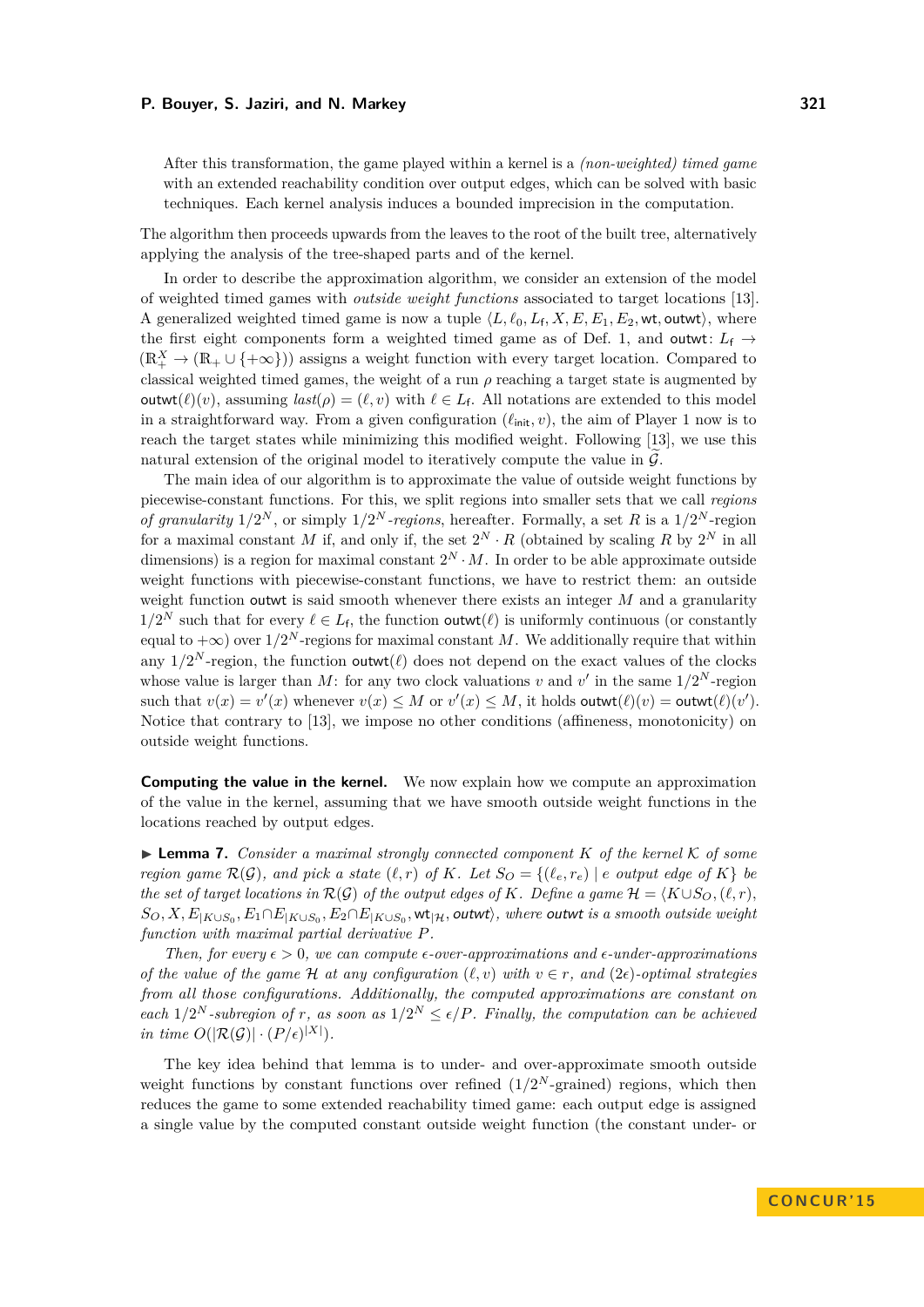over-approximation), and this value is the weight for leaving *via* this edge (there is no weight involved elsewhere in the kernel); hence this defines a preference order over output edges, and the aim of Player 1 now is to enforce the 'less expensive' edge; this game is timed, but with a (qualitative) extended-reachability condition over output edges; it can be solved using standard attractor techniques over timed games.

**Computing the value in a finite tree.** The computation of the optimal weight in treeshaped parts of the weighted timed games  $\hat{G}$  is known to be computable [\[19,](#page-13-2) [1\]](#page-12-4) using an iterative backward algorithm (which can also compute almost-optimal strategies) based on equations given in Prop. [2.](#page-8-0) In our setting, the techniques developed in [\[1\]](#page-12-4) entail the following lemma:

<span id="page-11-0"></span> $\blacktriangleright$  **Lemma 8.** Let S be a finite unfolding of a region game  $\mathcal{R}(\mathcal{G})$  from some region  $(\ell_0, r_0)$ . *We equip* S with an outside weight function outwt associating with every leaf  $(\ell, r)$  of S a *function from r to* R≥0*. We require that there exists an integer N such that for any terminal node*  $(\ell, r)$ *,* outwt $(\ell, r)$  *is constant over*  $1/2^N$ *-subregions of r.* 

*Then we can compute the function*  $v \in r_0 \mapsto \text{val}_{\mathcal{S}}(\ell_0, v)$  *in time*  $2^{O(N \cdot |X|^2 + |\mathcal{S}|^2)}$ *. Moreover, those functions are piecewise-affine, with partial derivatives in*  $\{0\} \cup \{wt(\ell) | \ell \in L\}$ *.* 

**Global algorithm.** Our general algorithm consists in iteratively applying the two lemmas above, hence computing approximation functions from the leaves to the root of the tree  $\mathcal{T}$ . More precisely, fix  $\epsilon > 0$ , and pick a node **n** of T. This node is labelled either with  $(\ell, r)$ , or with  $\mathcal{K}_{(\ell,r)}$ . Our algorithm computes two functions  $f_{\epsilon}^+(\mathsf{n}): r \to \mathbb{R}$  and  $f_{\epsilon}^-(\mathsf{n}): r \to \mathbb{R}$  that are smooth and respectively  $\epsilon\text{-over-approximate}$  and  $\epsilon\text{-under-approximate}$  the value of the game  $\widetilde{\mathcal{G}}$  from all configurations in the region  $(\ell, r)$  corresponding to node n.

Write  $\epsilon' = \epsilon/(|\mathcal{R}(\mathcal{G})| \cdot (W+2) + 1)$ . We begin with initializing the computation at the leaves of  $\mathcal T$ . Let n be a leaf. By construction, it must be labelled with some  $(\ell, r)$ . We define  $f_{\epsilon'}^+(n)$  and  $f_{\epsilon'}^-(n)$  as follows:

if  $\ell \in L_f$ , we let  $f_{\epsilon'}^+(n)(v) = f_{\epsilon'}^-(n)(v) = 0$  for every  $v \in r$ ;

otherwise, we let  $f_{\epsilon'}^+(n)(v) = f_{\epsilon'}^-(n)(v) = +\infty$  for every  $v \in r$ .

These functions obviously correspond to the exact value. Moreover, they fulfill the hypothesis of both Lemmas [7](#page-10-0) and [8.](#page-11-0)

Now pick a node n of  $\mathcal T$ , assuming that each son n' of n has been assigned approximation functions  $f_{k\epsilon'}^+(\mathsf{n})$  and  $f_{k\epsilon'}^-(\mathsf{n})$ . We consider two cases:

- if **n** is labelled with  $(\ell, r)$  and is the son of a kernel node, then we apply Lemma [8](#page-11-0) to compute  $f_{k\epsilon'}^+(\mathsf{n})$  and  $f_{k\epsilon'}^-(\mathsf{n})$ ;
- if n is labelled with  $\mathcal{K}_{(\ell,r)}$ , then we apply Lemma [7](#page-10-0) with approximation value  $\epsilon'$  and smooth outside weight function  $f_{k\epsilon'}^+(\mathsf{n}')$  (resp.  $f_{k\epsilon'}^-(\mathsf{n}'))$ , and get piecewise-constant weight functions  $f^+_{(k+1)\epsilon'}(\mathsf{n})$  (resp.  $f^-_{(k+1)\epsilon'}(\mathsf{n})$ ).

The correctness of the algorithm is stated as follows:

**Lemma 9.** *Pick a node* n *of*  $\mathcal{T}$  *labelled by*  $(\ell, r)$  *or*  $\mathcal{K}_{(\ell,r)}$ *. Assume node* n *has been assigned a value by*  $f_{k\epsilon'}^+$  *and*  $f_{k\epsilon'}^-$ *. Then for every*  $v \in r$ *,* 

$$
f_{k\epsilon'}^-(\mathsf{n})(v) \leq \mathsf{val}_{\widetilde{\mathcal{G}}}(\ell,v) \leq f_{k\epsilon'}^+(\mathsf{n})(v).
$$

*Furthermore, for any node* **n** *where*  $f_{k\epsilon'}^-(n)$  *and*  $f_{k\epsilon'}^+(n)$  *are defined, it holds* 

$$
\left|f_{k\epsilon'}^+(n)(v) - f_{k\epsilon'}^-(n)(v)\right| \leq k \cdot \epsilon'.
$$

 $Additionally, we can compute (2k\epsilon')-optimal winning strategies.$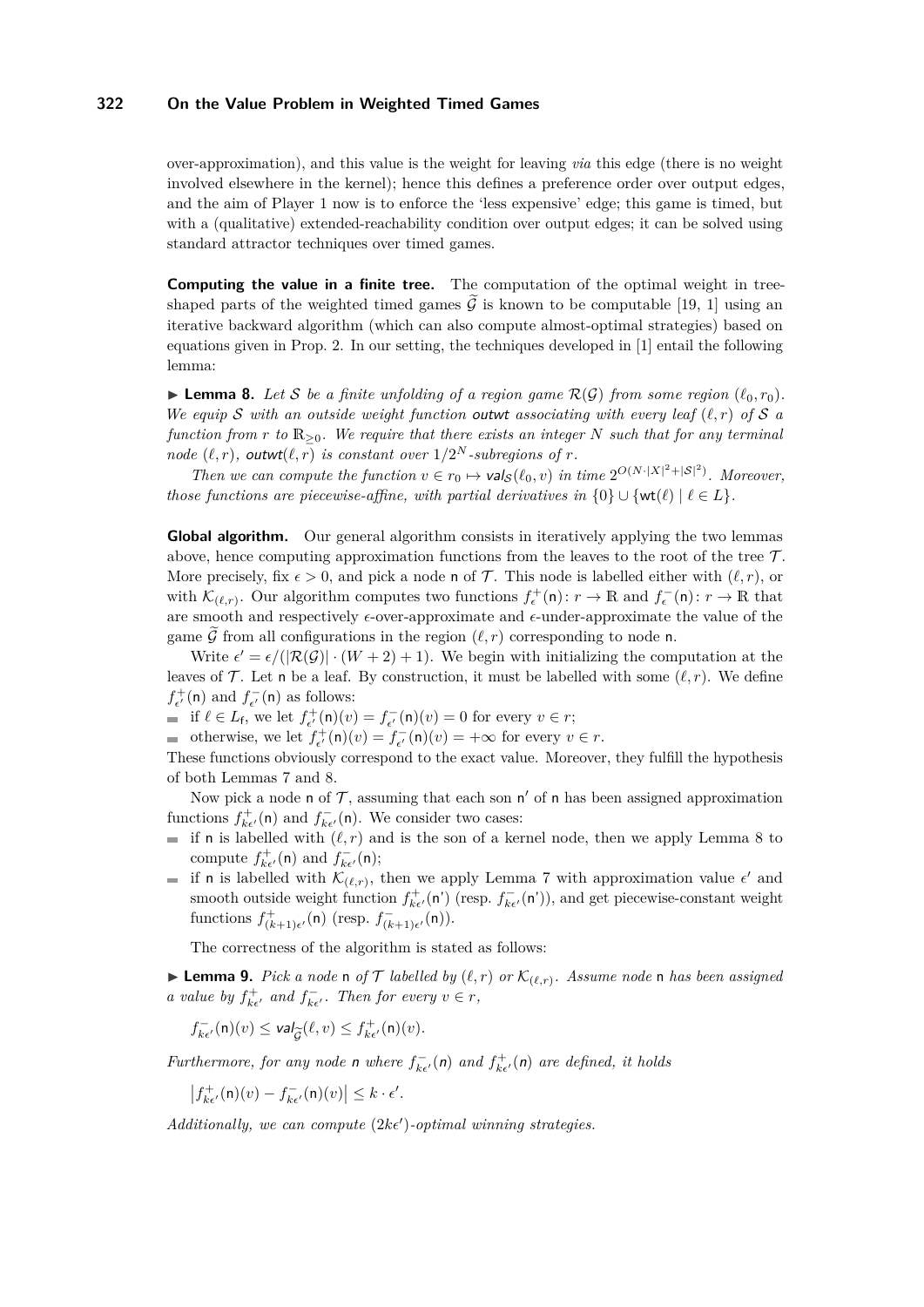The maximal number of kernels along any branch of  $\mathcal T$  being bounded by  $(W+2)\cdot |\mathcal R(\mathcal G)|+1$ , there exists  $k \leq (W+2) \cdot |\mathcal{R}(\mathcal{G})| + 1$  for which  $f_{k\epsilon'}^-$  and  $f_{k\epsilon'}^+$  are defined at the root of  $\mathcal{T}$ . Those functions  $\epsilon$ -under-approximate and  $\epsilon$ -overapproximate the value of  $\mathcal{G}$ , as required.

**Complexity of the algorithm.** Our algorithm inductively applies Lemma [7](#page-10-0) on each copy of the kernel, and Lemma [8](#page-11-0) on each intermediary tree between kernels. This may result in  $|\mathcal{R}(\mathcal{G})|^{(W+2)\cdot|\mathcal{R}(\mathcal{G})|+1}$  applications of both lemmas. As *W* can be bounded by  $|\mathcal{R}(\mathcal{G})|\cdot P$ where  $P$  is the maximal rate appearing in the automaton, the time-complexity is bounded by  $\left(\frac{1}{\epsilon}\right)^{|X|^2} \cdot 2^{O(|\mathcal{R}(\mathcal{G})|^4)}$  (hence doubly-exponential in the size of the original timed game).

# **4.4 The value problem is (co-)recursively enumerable**

Using our approximation algorithm, we immediately get the following result:

► **Theorem 10.** *Over the class of almost strongly non-Zeno weighted timed games, the value problem is co-recursively enumerable for thresholds*  $\leq c$ ,  $= c$  *and*  $\geq c$  *(for*  $c \in \mathbb{Q}$ *). It is recursively enumerable for thresholds*  $\langle c \rangle$  *c and*  $\langle c \rangle$  *c (with*  $c \in \mathbb{Q}$ ).

**Proof.** We prove this result using the approximation algorithm above. We consider the case of threshold  $\leq c$ , but the other cases are similar. Given a game  $\mathcal{G}$ , we build a Turing machine that halts if, and only if, the value of  $\mathcal G$  is **not** less than or equal to  $c$ .

The machine runs as follows: it first sets the tolerance  $\epsilon$  to 1, and the approximation *v* to  $-\infty$ . Then, as long as  $c \ge v - \epsilon$ , it divides  $\epsilon$  by 2, and computes an  $\epsilon$ -approximation *v* of the value of  $\mathcal G$  using the approximation algorithm above.

One easily sees that if the value of  $\mathcal G$  is indeed larger than  $c$ , then eventually  $\epsilon$  will be less than val<sub>G</sub> – *c*, and the machine will halt. Conversely, if the value of G is larger than or equal to  $c$ , the machine will run forever.

## **5 Conclusion**

We proved in this paper that for weighted timed games, no algorithm can compute the value of the game. On the other hand, we developed an approximation algorithm for a large subclass of weighted timed games, for which the undecidability proof already applies.

We have two natural ways for continuing this work: the first one is to extend the algorithm to handle the full class of weighted timed automata; the second one is to improve the complexity of our approximation algorithm, which currently is doubly-exponential.

#### **References**

- <span id="page-12-4"></span>**1** Rajeev Alur, Mikhail Bernadsky, and P. Madhusudan. Optimal reachability in weighted timed games. In *ICALP'04*, volume 3142 of *LNCS*, pages 122–133. Springer, 2004.
- <span id="page-12-2"></span>**2** Rajeev Alur, Costas Courcoubetis, Thomas A. Henzinger, and Pei-Hsin Ho. Hybrid automata: an algorithmic approach to specification and verification of hybrid systems. In *HSCC'91-'92*, volume 736 of *LNCS*, pages 209–229. Springer, 1993.
- <span id="page-12-0"></span>**3** Rajeev Alur and David L. Dill. A theory of timed automata. *Theoretical Computer Science*, 126(2):183–235, 1994.
- <span id="page-12-3"></span>**4** Rajeev Alur, Salvatore La Torre, and George J. Pappas. Optimal paths in weighted timed automata. In *HSCC'01*, volume 2034 of *LNCS*, pages 49–62. Springer, 2001.
- <span id="page-12-1"></span>**5** Eugene Asarin, Oded Maler, Amir Pnueli, and Joseph Sifakis. Controller synthesis for timed automata. In *Proc. IFAC Symp. System Structure & Control*, pages 469–474. Elsevier, 1998.